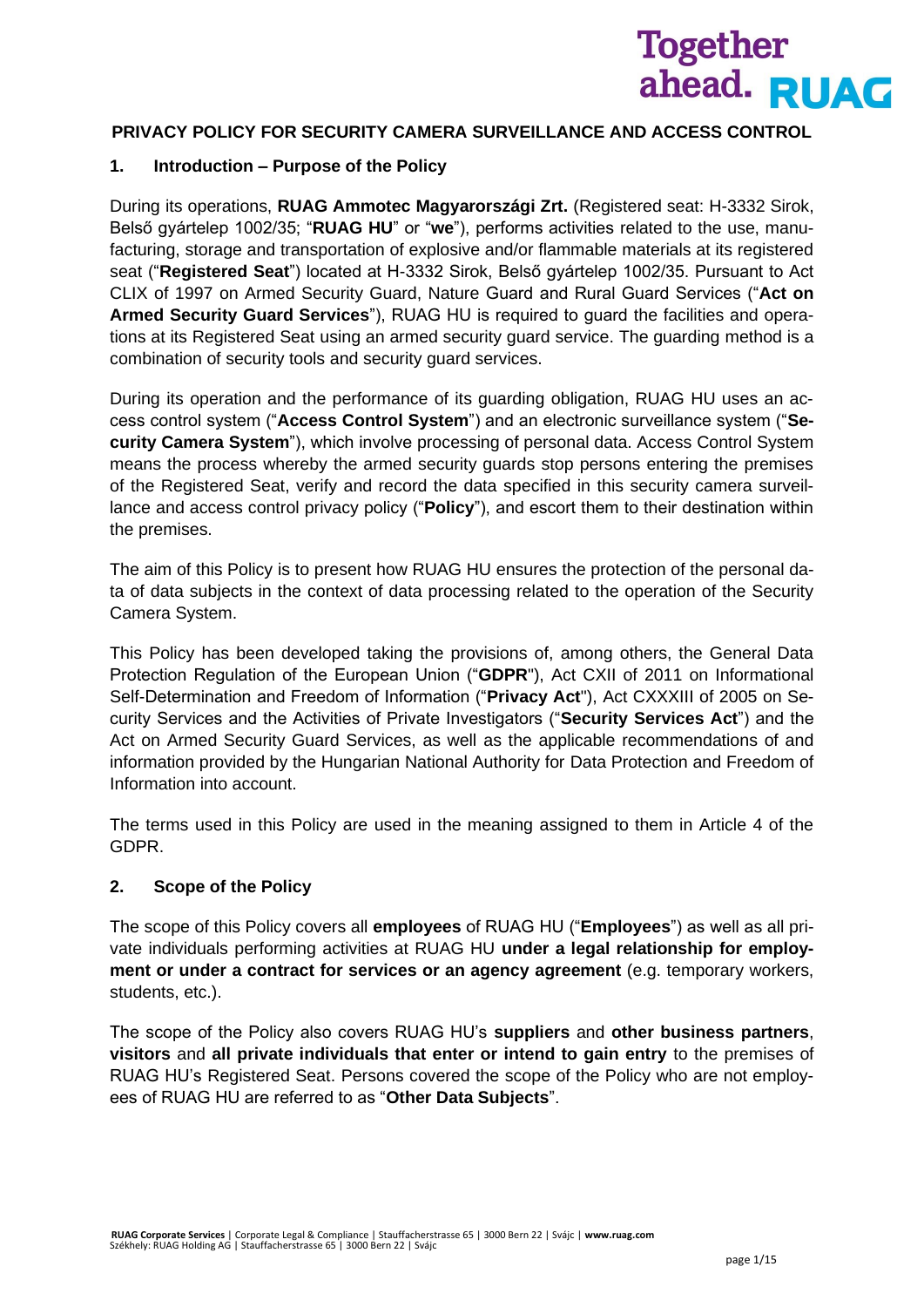

### **3. The controller, the operator of the Access Control System and the Security Camera System and their contact details**

The Access Control System and the Security Camera System are operated by RUAG HU as controller. The contact details of RUAG HU are as follows:

Name: RUAG Ammotec Magyarországi Zrt. Registered Seat: H-3332 Sirok, Belső gyártelep 1002/35 Company registration number: 10-10-020197 Telephone: +36 36 561 303 Fax: +36 36 561 027 Website: [www.ruag.com](http://www.ruag.com/) Email address: sirok.ammotec@ruag.com

The Access Control System and the Security Camera System are operated by the armed security guard service established by RUAG HU in compliance with legal requirements and employed under an employment relationship (Section 1 (1) c) of the Act on Armed Security Guard Services). Pursuant to the Act on Armed Security Guard Services, in the context of capturing video camera footage, the **armed security guard service** is qualified a controller (Section 9/A (1) of the Act on Armed Security Guard Services).

Pursuant to Article 37 of the GDPR, RUAG HU is not required to designate a data protection officer.

### **4. Purpose of the use of the Security Camera System and the Access Control System**

- *4.1 The purpose of the use of the Security Camera System is as follows:*
- to fulfil the obligations related to armed security guard service, including the protection of the site of the facility, the guarding of hazardous materials, the prevention of contingency events, the mitigation of the consequences thereof, assistance in the related investigations, the detection of breaches, the catching of perpetrators in the act and the prevention of breaches;
- to protect other valuable assets, goods, raw materials and valuables owned and held by RUAG HU, to prevent any breaches relating thereto, and to furnish evidence in any related official proceedings;
- to protect human life, physical integrity and personal freedom;
- to investigate potential acts or omissions affecting the assets of RUAG HU, as employer, in the course of work performed by employees and, if necessary, instituting relevant disciplinary actions and legal consequences;
- to ensure safety at work and to prevent workplace accidents and instituting relevant disciplinary actions and legal consequences in the case of breach of rules regarding safety at work;
- to protect business secrets (especially to protect technology).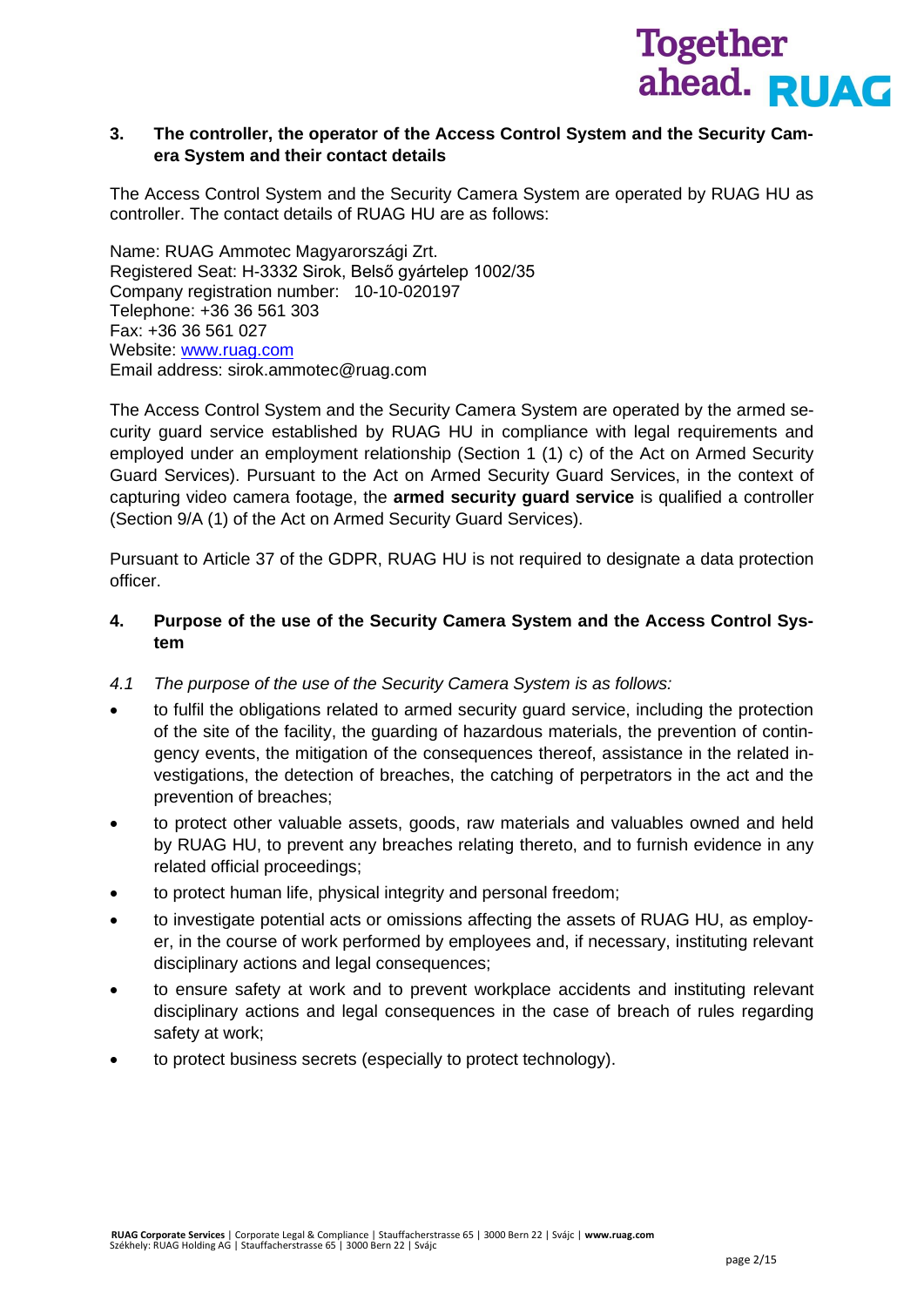- *4.2 The purpose of the use of the Access Control System is as follows:*
- to fulfil the obligations related to armed security guard service, including the protection of the site of the facility, the guarding of hazardous materials, the prevention of contingency events, the mitigation of the consequences thereof, assistance in the related investigations, the detection of breaches, the catching of perpetrators in the act and the prevention of breaches;
- to protect other valuable assets, goods, raw materials and valuables owned and held by RUAG HU, to prevent any breaches relating thereto, and to furnish evidence in any related official proceedings;
- to protect human life, physical integrity and personal freedom;
- to identify persons entering the premises of the Registered Seat, and to manage their entry and exit.

### **5. Method of the use of the Security Camera System and the Access Control System**

The Security Camera System and the Access Control System are used in manner respecting human dignity, purely for the purposes specified in Section 4, and processing is not aimed at monitoring the conduct and habits of RUAG HU's Employees or other Data Subjects or influencing their behaviour.

The location and fields of view of the cameras were determined in a manner ensuring that the cameras are pointed at areas covered by the purposes of the various cameras as detailed below, and surveillance is carried out only to the extent needed for such purpose. The locations, fields of view and the purpose of the placement of cameras as well as the method of surveillance are detailed in the table below.

| Camera<br>number | <b>Purpose of the</b><br>placement of the<br>given camera<br>(the letters indicate<br>the purpose of the use<br>as listed in Clause 5<br>above) | Location<br>(which<br>building,<br>room, etc.)       | <b>Subject of</b><br>surveillance<br>(which area and<br>object is the<br>camera pointed<br>at) | <b>Method of</b><br>surveillance<br>(direct or<br>recorded<br>surveillance) |
|------------------|-------------------------------------------------------------------------------------------------------------------------------------------------|------------------------------------------------------|------------------------------------------------------------------------------------------------|-----------------------------------------------------------------------------|
| 28.              | A, B, C, D, E                                                                                                                                   | external<br>reception desk                           | entrance gate                                                                                  | fixed                                                                       |
| 27.              | A, B, C, D, E                                                                                                                                   | external<br>reception desk                           | forecourt of the<br>barrier                                                                    | fixed                                                                       |
| 6.               | A, B, C, D, E                                                                                                                                   | South-west<br>part of<br>Building No.<br>25 external | barrier – Building<br>No. 34                                                                   | fixed                                                                       |
| 7 <sub>1</sub>   | A, B, C, D, E                                                                                                                                   | South-west<br>part of<br>Building No.<br>25 external | driveway                                                                                       | fixed                                                                       |
| 8.               | A, B, C, D, E                                                                                                                                   | South-east<br>part of<br>Building No.<br>25 external | waste storage<br>facility                                                                      | fixed                                                                       |

The Security Camera System provides surveillance of the following areas:

**RUAG Corporate Services** | Corporate Legal & Compliance | Stauffacherstrasse 65 | 3000 Bern 22 | Svájc | **www.ruag.com** Székhely: RUAG Holding AG | Stauffacherstrasse 65 | 3000 Bern 22 | Svájc

**Together** 

ahead. RUAG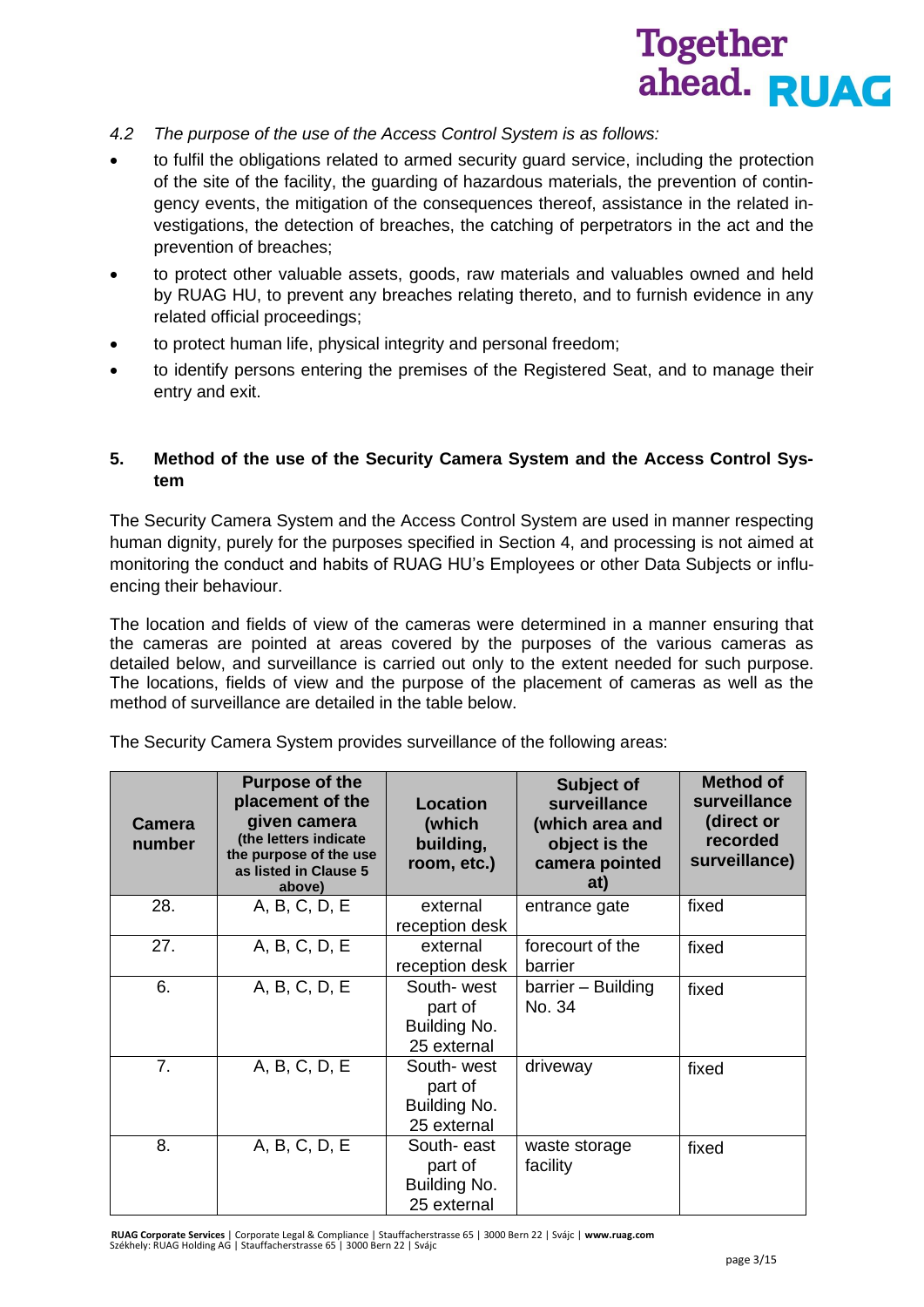| 9.               | A, B, C, D, E    | South-east<br>part of<br>Building No.<br>25 external   | back door of the<br>scheduled<br>preventive<br>maintenance -<br>corridor         | fixed |
|------------------|------------------|--------------------------------------------------------|----------------------------------------------------------------------------------|-------|
| 21.              | A, B, C, D, E    | East part of<br>Building No.<br>25 internal            | built storage<br>internal part                                                   | fixed |
| 10.              | A, B, D          | North-west<br>part of<br>Building No.<br>25 external   | icycle storage                                                                   | fixed |
| 5.               | A, B, C, D, E    | Building No.<br>25 internal                            | corridor of the<br>scheduled<br>preventive<br>maintenance -<br>automatic machine | fixed |
| 11.              | A, B, C, D, E    | North part of<br>Building No.<br>25 external           | towards the gate,<br>main entrance of<br>the building and<br>the fence line      | fixed |
| $\overline{4}$ . | A, B, C, D, E    | Office<br>entrance of<br>the Building<br>No. 34        | corridor of the<br>offices leading to<br>the plant                               | fixed |
| 39.              | A, B, C, D, E    | North-west<br>part of<br>Building No.<br>34 external   | strorage No.6                                                                    | fixed |
| 40.              | A, B, C, D, E    | North-west<br>part of<br>Building No.<br>34 external   | plant Nr. 13                                                                     | fixed |
| 38.              | A, B, C, D, E    | North-west<br>part of<br>Building No.<br>34 external   | storage No. 12                                                                   | fixed |
| 45.              | A, B, C, D, E, F | North-east<br>part of<br>Building No.<br>34 internal   | middle of the<br>internal plant                                                  | fixed |
| 46.              | A, B, C, D, E, F | South-east<br>part of<br>Building No.<br>34 internal   | middle of the<br>internal plant                                                  | fixed |
| 94.              | A, B, C, D, E, F | South<br>part of<br>Building No.<br>34 internal        | middle of the<br>internal plant                                                  | fixed |
| 24.              | A, B, C, D, E, F | <b>North</b><br>part of<br>Building No.<br>34 internal | middle of the<br>internal plant                                                  | fixed |
| 95.              | A, B, C, D, E, F | Cops part of<br><b>Building No.34</b>                  | middle of the plant                                                              | fixed |

**RUAG Corporate Services** | Corporate Legal & Compliance | Stauffacherstrasse 65 | 3000 Bern 22 | Svájc | **www.ruag.com** Székhely: RUAG Holding AG | Stauffacherstrasse 65 | 3000 Bern 22 | Svájc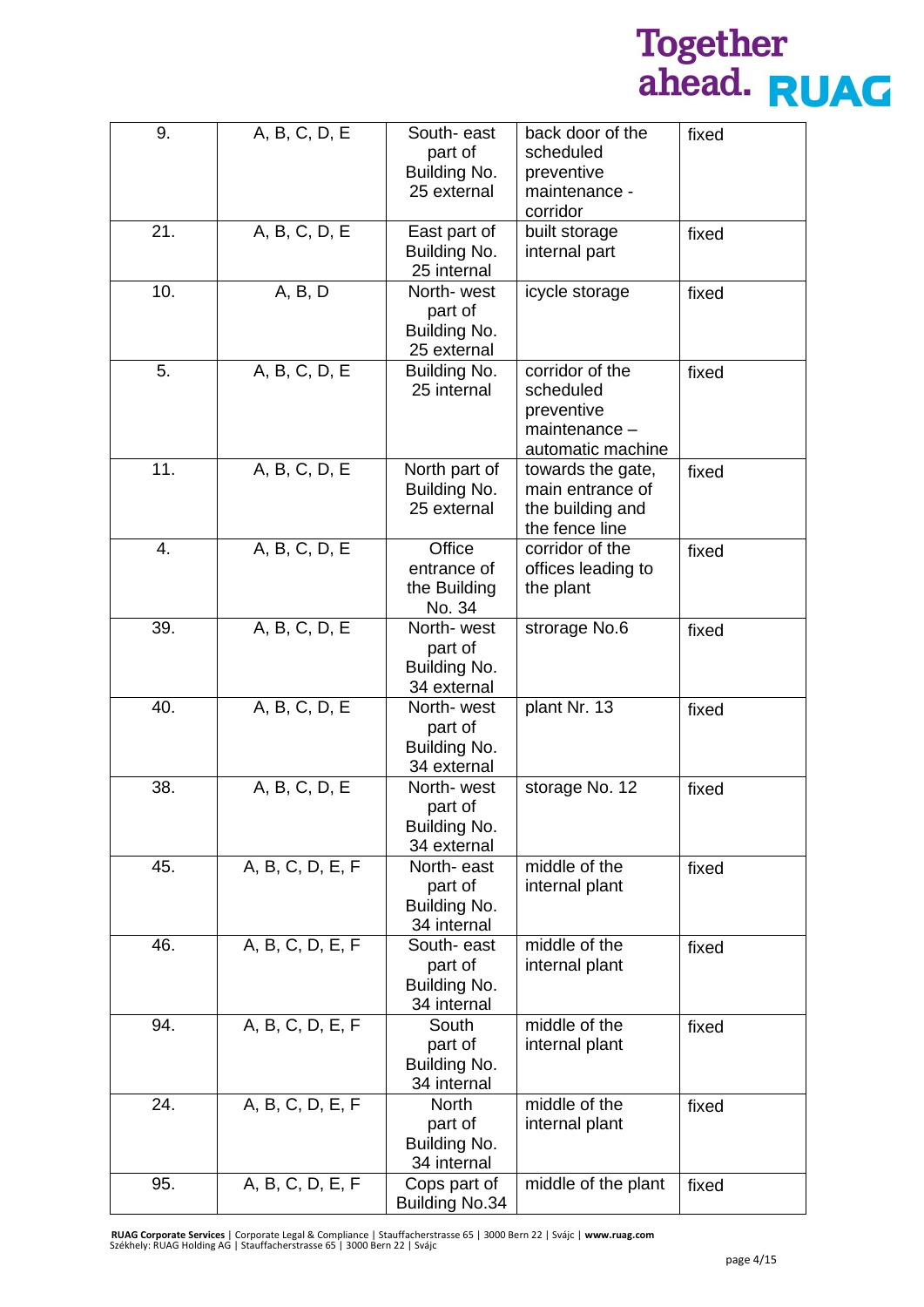| 25. | A, B, C, D, E, F | <b>North</b><br>part of<br>Building No.<br>34 internal   | middle of the<br>central plant                          | fixed |
|-----|------------------|----------------------------------------------------------|---------------------------------------------------------|-------|
| 23. | A, B, C, D, E, F | South<br>part of<br>Building No.<br>34 internal          | middle of the cen-<br>tral plant                        | fixed |
| 26. | A, B, C, D, E, F | South-east<br>part of<br>Building No.<br>34 internal     | middle of the cen-<br>tral plant                        | fixed |
| 43. | A, B, C, D, E, F | North-west<br>part of<br>Building No.<br>34 internal     | middle of the cen-<br>tral plant                        | fixed |
| 99. | A, B, C, D, E    | East part of<br><b>Building No.8</b>                     | towards the<br>building                                 | fixed |
| 98. | A, B, C, D, E    | South part of<br><b>Building No.8</b>                    | towards the<br>building                                 | fixed |
| 86. | A, B, C, D, E    | North-east<br>part<br>of<br>Building No.12               | towards the east<br>entrance of the<br>storage facility | fixed |
| 88. | A, B, C, D, E    | North part of<br>Building No.12                          | Building No. 13                                         | fixed |
| 87. | A, B, C, D, E    | North part of<br><b>Building No.12</b>                   | front ramp of<br>Building No. 12                        | fixed |
| 83. | A, B, C, D, E    | West part of<br>Building No.12                           | front ramp of<br>Building No. 12                        | fixed |
| 84. | A, B, C, D, E    | West part of<br>Building No.12                           | entrance of the<br>storage for made-<br>up articles     | fixed |
| 85. | A, B, D          | South part of<br><b>Building No.12</b>                   | back of the<br>building                                 | fixed |
| 97. | A, B, C, D, E    | Fence of the<br>storage<br><b>Building</b><br>No.<br>8/A | entrance of the<br>Building No. 8/A                     | fixed |
| 18. | A, B, C, D, E    | Water storage<br>column                                  | North-east<br>entrance of<br><b>Building No.7</b>       | fixed |
| 17. | A, B, C, D, E    | North part of<br>Building No.7<br>external               | towards Building<br>No.26                               | fixed |
| 16. | A, B, C, D, E    | North part of<br><b>Building</b><br>No.7<br>external     | towards Building<br>No.26                               | fixed |
| 15. | A, B, C, D, E    | North part of<br><b>Building</b><br>No.7<br>external     | towards Building<br>No.26                               | fixed |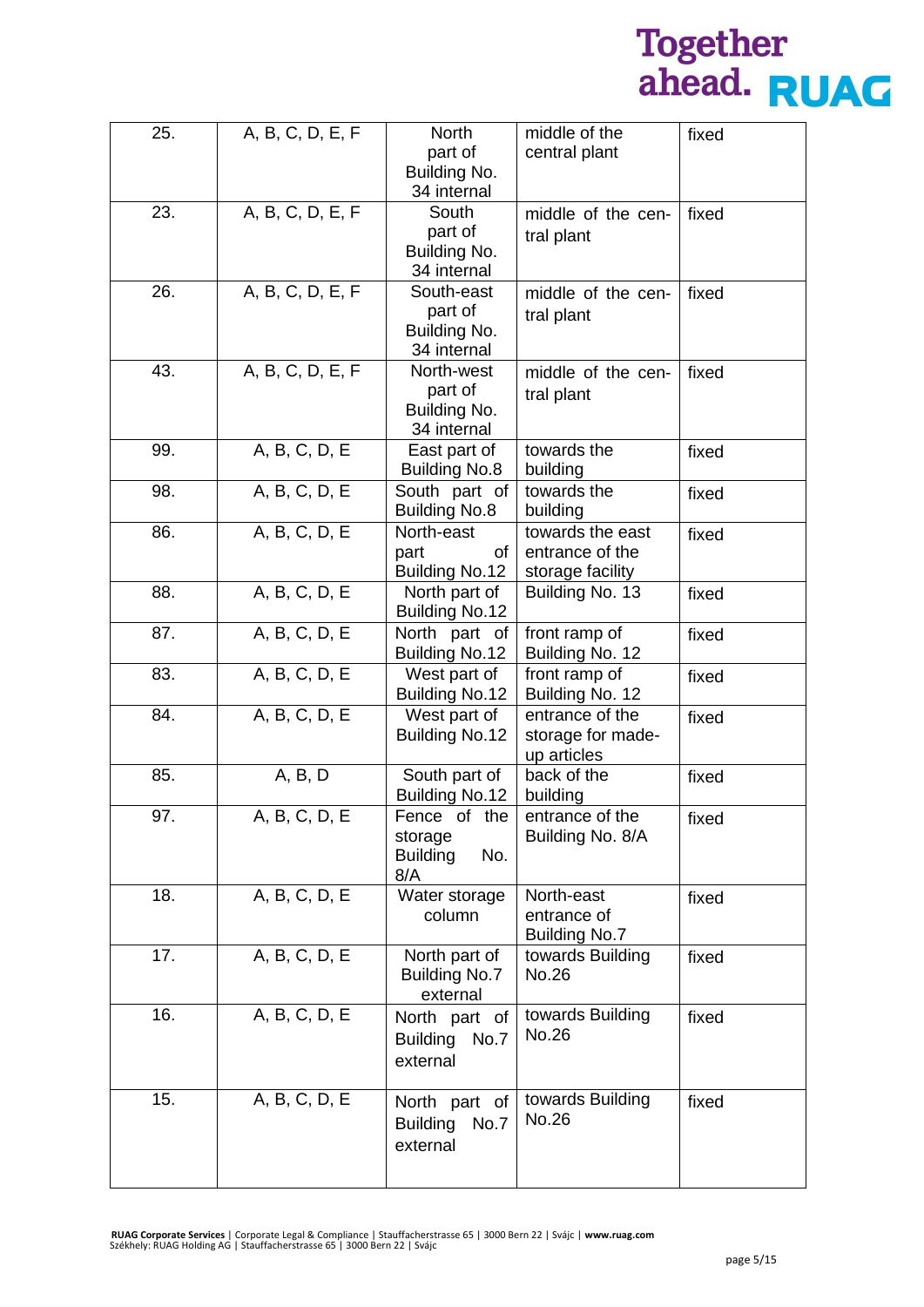| 22. | A, B, C, D, E    | West part of<br><b>Building No.7</b><br>external             | damper storage                      | fixed |
|-----|------------------|--------------------------------------------------------------|-------------------------------------|-------|
| 93. | A, B, D          | South part of<br><b>Building No.7</b><br>external            | back of the<br>building             | fixed |
| 20. | A, B, D          | South part of<br><b>Building</b><br>No.7<br>external         | back of the build-<br>ing           | fixed |
| 19. | A, B, D          | South part of<br><b>Building</b><br>No.7<br>external         | back of the build-<br>ing           | fixed |
| 61. | A, B, C, D, E, F | Building No. 7<br>traditional<br>filling facility            | Swiss filling tool                  | fixed |
| 60. | A, B, C, D, E, F | Building No. 7<br>Swiss filling<br>facility                  | Swiss filling tool                  | fixed |
| 62. | A, B, C, D, E, F | Building No. 7<br>fore room of<br>the filling<br>facility    | filling tool for<br>animal shooting | fixed |
| 59. | A, B, C, D, E, F | Building No. 7<br>filling facility<br>for animal<br>shooting | row for animal<br>shooting          | fixed |
| 89. | A, B, E          | fore room of<br>the packaging<br>facility                    | middle of the<br>facility           | fixed |
| 92. | A, B, D, E, F    | rearmost part<br>of the<br>packaging<br>facility             | middle of the<br>facility           | fixed |
| 90. | A, B, C, D, E, F | packaging<br>facility                                        | filling machines                    | fixed |
| 57. | A, B, C, D, E, F | middle of the<br>filling facility                            | corridor of the<br>filling machines | fixed |
| 91. | A, B, C, D, E, F | middle of the<br>filling facility                            | rotor filler                        | fixed |
| 56. | A, B, C, D, E, F | End of the<br>filling facility $-$<br>exit                   | corridor of the rotor<br>filler     | fixed |
| 53. | A, B, C, D, E, F | damper<br>facility-<br>internal                              | towards the<br>machines             | fixed |
| 54. | A, B, C, D, E, F | damper<br>facility- central                                  | towards<br>the<br>ma-<br>chines     | fixed |
| 55. | A, B, C, D, E, F | damper<br>facility-first<br>part                             | towards<br>the<br>ma-<br>chines     | fixed |

**RUAG Corporate Services** | Corporate Legal & Compliance | Stauffacherstrasse 65 | 3000 Bern 22 | Svájc | **www.ruag.com** Székhely: RUAG Holding AG | Stauffacherstrasse 65 | 3000 Bern 22 | Svájc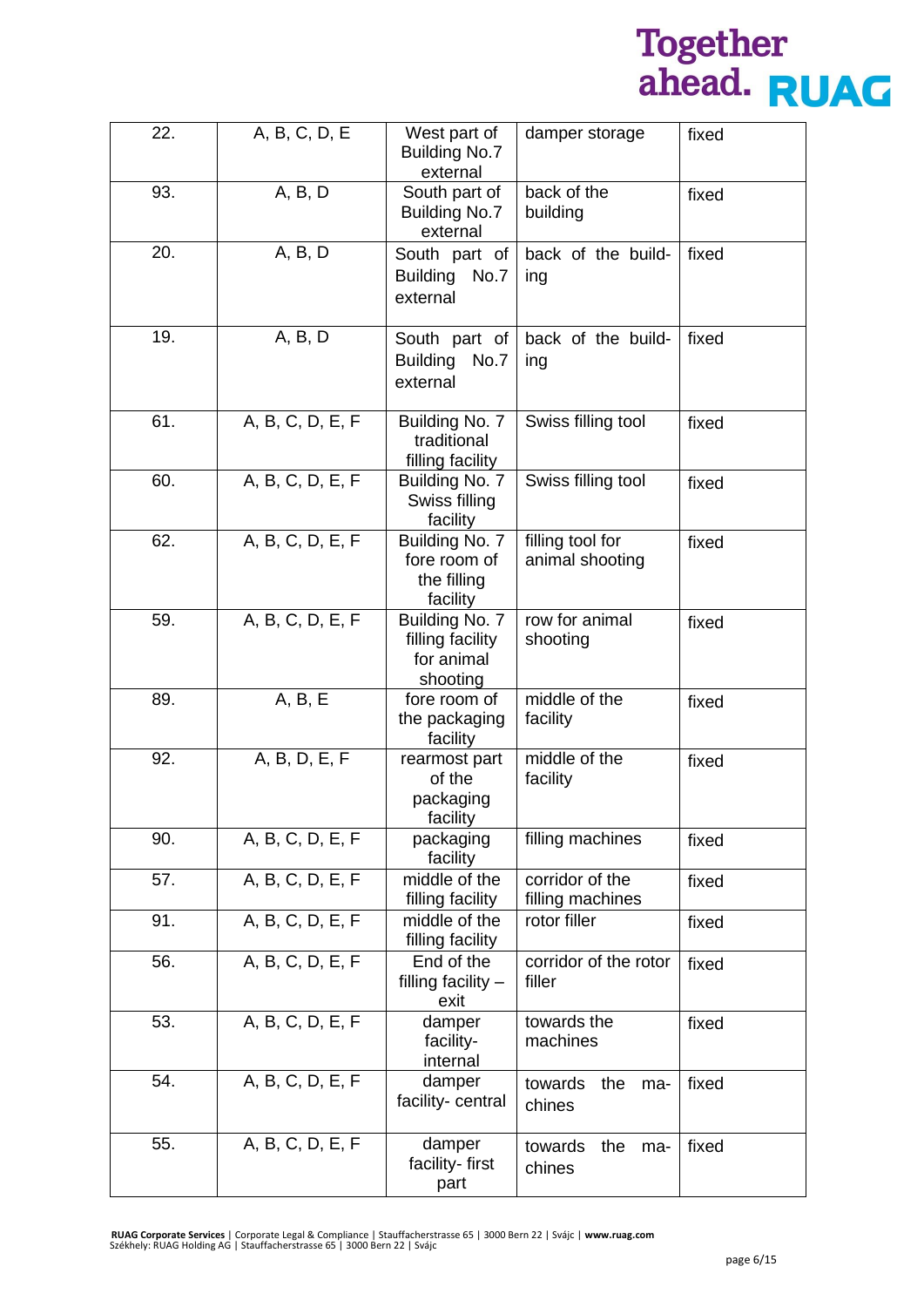| 58. | A, B, C, D, E, F | Swiss damper<br>facility                                            | towards the<br>machine             | fixed |
|-----|------------------|---------------------------------------------------------------------|------------------------------------|-------|
| 76. | A, B, D          | North-east<br>part of<br><b>Building</b><br>No.26/A<br>external     | side of the building               | fixed |
| 75. | A, B, D          | North part of<br><b>Building</b><br>No.26/A<br>external             | side and offset of<br>the building | fixed |
| 74. | A, B, D          | North-west<br>part of<br><b>Building</b><br>No.26/A<br>external     | behind the building                | fixed |
| 79. | A, B, C, D, E    | West part of<br><b>Building</b><br>No.26/A<br>external              | emergency exit                     | fixed |
| 78. | A, B, C, D, E    | South-west<br>part of<br><b>Building</b><br>No.26/A<br>external     | parking lot - lock                 | fixed |
| 77. | A, B, C, D, E    | East part<br>of<br><b>Building</b><br>No.26/A<br>external           | parking lot - lock                 | fixed |
| 63. | A, B, C, D, E    | End of the<br>internal<br>corridor of<br><b>Building</b><br>No.26/A | towards the<br>entrance            | fixed |
| 64. | A, B, C, D, E    | In front of the<br>wath-post in<br><b>Building</b><br>No.26/A       | metal control gate                 | fixed |
| 65. | A, B, D, F       | <b>Building</b><br>No.26/A<br>internal                              | Assembling inner<br>area           | fixed |
| 66. | A, B, C, D, E    | Raw material<br>storage in<br><b>Building</b><br>No.26/A            | the lock                           | fixed |
| 67. | A, B, C, D, E    | Lock facility in<br><b>Building</b><br>No.26/A                      | towards the door                   | fixed |
| 47. | A, B, C, D, E    | Lock facility in<br><b>Building</b><br>No.26/A                      | Territory of the<br>lock           | fixed |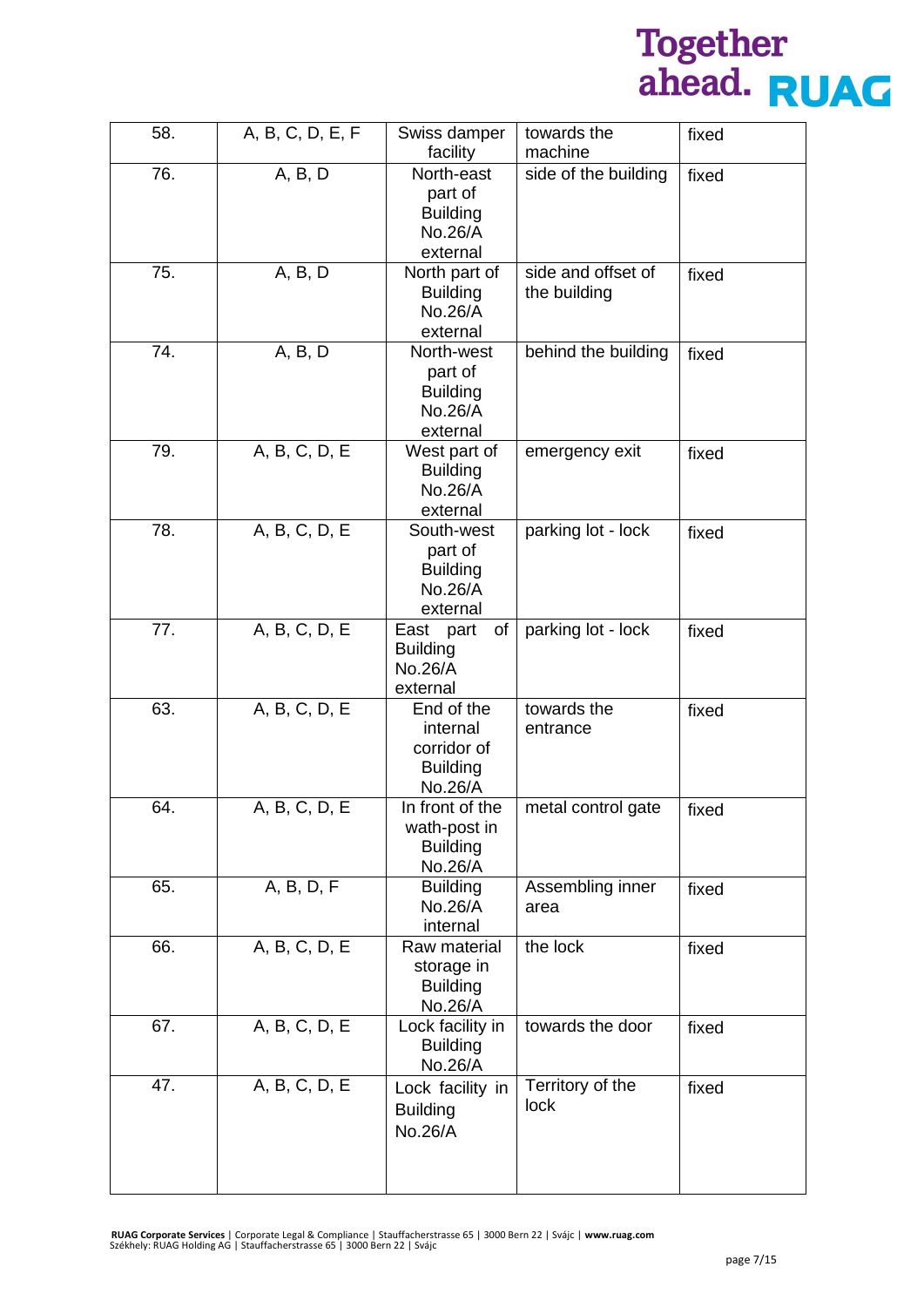| 48. | A, B, C, D, E, F | Lock facility in<br><b>Building</b><br>No.26/A                                                    | territory of the<br>table for takeover          | fixed |
|-----|------------------|---------------------------------------------------------------------------------------------------|-------------------------------------------------|-------|
| 68. | A, B, C, D, E    | 26/A ép.<br>Készárú raktár<br>storage for<br>made-up<br>articles in<br><b>Building</b><br>No.26/A | storage for made-<br>up articles                | fixed |
| 69. | A, B, D, F       | <b>Building</b><br>No.26/A<br>internal                                                            | Assembling inner<br>area                        | fixed |
| 70. | A, B, D, F       | <b>Building</b><br>No.26/A inter-<br>nal                                                          | towards the<br>storage for made-<br>up articles | fixed |
| 71. | A, B, D          | <b>Building</b><br>No.26/A inter-<br>nal                                                          | towards the<br>entrance of the<br>storage       | fixed |
| 52. | A, B, C, D, E    | above the<br>storage for<br>gas containers                                                        | south and west<br>side of Building<br>No. 26/A  | fixed |
| 72. | A, B, C, D, E    | Preparation<br>facility                                                                           | Inner area, doors                               | fixed |
| 80. | A, B, C, D, E    | Assembling<br>facility                                                                            | Assembling inner<br>area, doors                 | fixed |
| 81. | A, B, C, D, E    | shooting<br>facility                                                                              | fore room for fire-<br>bay                      | fixed |
| 82. | A, B, C, D, E    | shooting<br>facility                                                                              | fore room for fire-<br>bay                      | fixed |
| 73. | A, B, C, D, E    | Corridor of the<br>shooting range                                                                 | Corridor                                        | fixed |
| 33. | A, B, D          | external<br>entrance of<br>the building for<br>ballistics                                         | fore room of the<br>entrance                    | fixed |
| 34. | A, B, C, D, E    | North part of<br>the building for<br>ballistics<br>external                                       | staircase next to<br>the building               | fixed |
| 31. | A, B, C, D, E    | North-west<br>part of the<br>building for<br>ballistics<br>external                               | Yard gate                                       | fixed |
| 29. | A, B, C, D, E    | South-west<br>part of the<br>building for<br>ballistics<br>external                               | firing range - exit                             | fixed |

**RUAG Corporate Services** | Corporate Legal & Compliance | Stauffacherstrasse 65 | 3000 Bern 22 | Svájc | **www.ruag.com** Székhely: RUAG Holding AG | Stauffacherstrasse 65 | 3000 Bern 22 | Svájc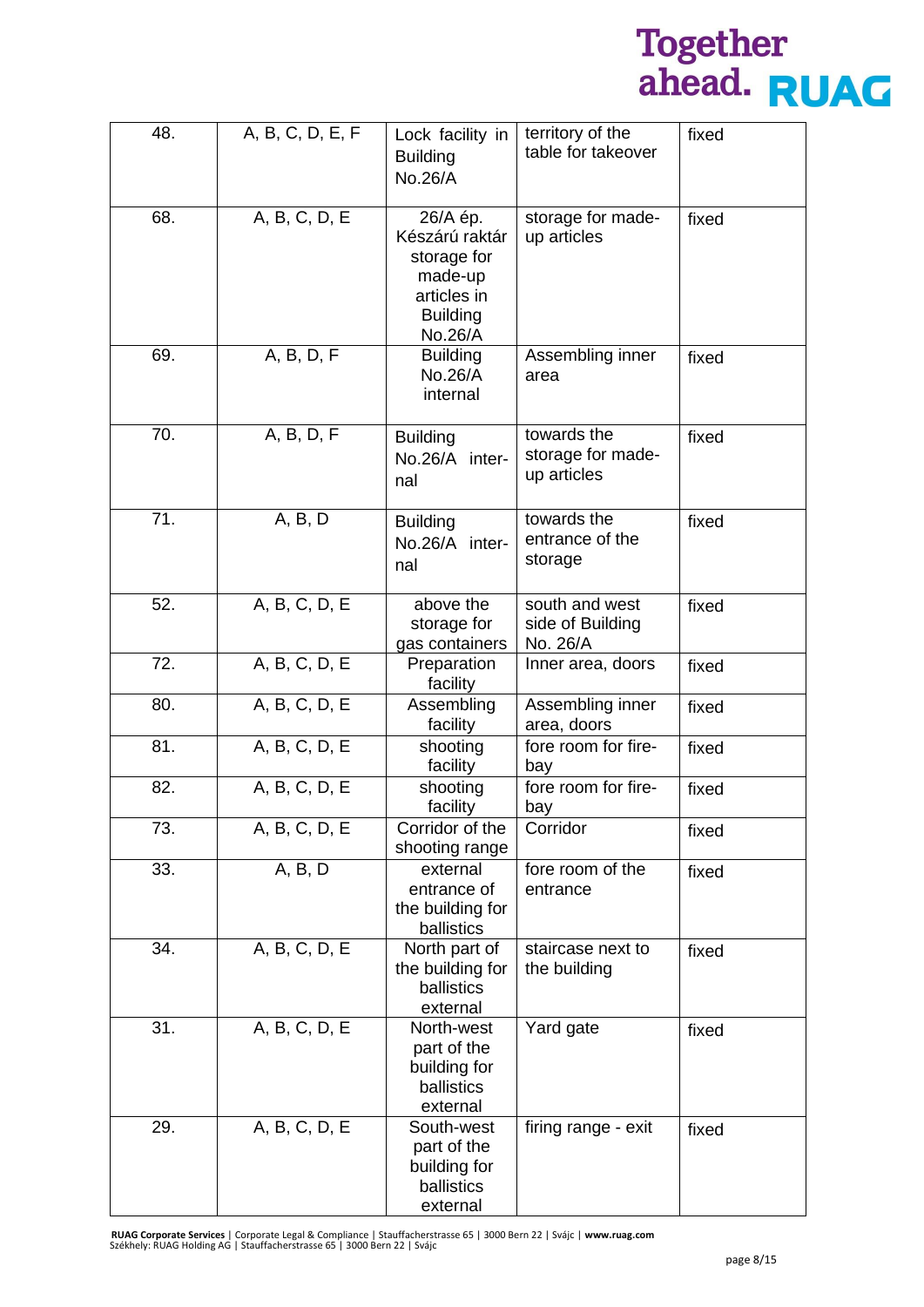| 32. | A, B, D | South part of<br>the building for<br>ballistics<br>external | rearmost part of<br>the building | fixed |
|-----|---------|-------------------------------------------------------------|----------------------------------|-------|
| 30. | A, B, D | Building for<br>ballistics<br>corridor on the<br>floor      | corridor on the<br>floor         | fixed |

### **Cameras for building No. 10:**

| <b>Camera</b><br>number | <b>Purpose of the</b><br>placement of the<br>given camera<br>(the letters indicate<br>the purpose of the use<br>as listed in Clause 5<br>above) | Location<br>(which<br>building,<br>room, etc.)           | Subject of<br>surveillance<br>(which area and<br>object is the<br>camera pointed<br>at) | <b>Method of</b><br>surveillance<br>(direct or<br>recorded<br>surveillance) |
|-------------------------|-------------------------------------------------------------------------------------------------------------------------------------------------|----------------------------------------------------------|-----------------------------------------------------------------------------------------|-----------------------------------------------------------------------------|
| 1.                      | A, B, C, D, E                                                                                                                                   | North-east<br>side of the<br>press shop,<br>indoor space | Towards the<br>passage way door                                                         | fixed                                                                       |
| 2.                      | A, B, C, D, E                                                                                                                                   | Press shop,<br>indoor space,<br>above the<br>entrance    | Entrance door-<br>batter                                                                | fixed                                                                       |
| 3.                      | A, B, C, D, E                                                                                                                                   | East side of<br>the press<br>shop, indoor<br>space       | Indoor space,<br>towards the<br>entrance                                                | fixed                                                                       |
| 4.                      | A, B, C, D, E                                                                                                                                   | West side of<br>the press<br>shop, indoor<br>space       | towards the<br>working<br>machineries                                                   | fixed                                                                       |

The cameras operate continuously, with the exception of the camera for Building No. 10, which is equipped with a motion sensor. Turning off or blocking the cameras or hindering recording by any means in prohibited.

The angle of the camera no. 48 is set in a way that no employees are recorded or they are recorded in an unidentifiable way only.

### **6. Information displayed regarding the use of the Security Camera System**

RUAG HU has displayed warning signs at the gate/concierge service providing entry to the premises of the Registered Seat and at Building 10 showing that there is an electronic surveillance system on the premises.

This Policy is also displayed at the same locations.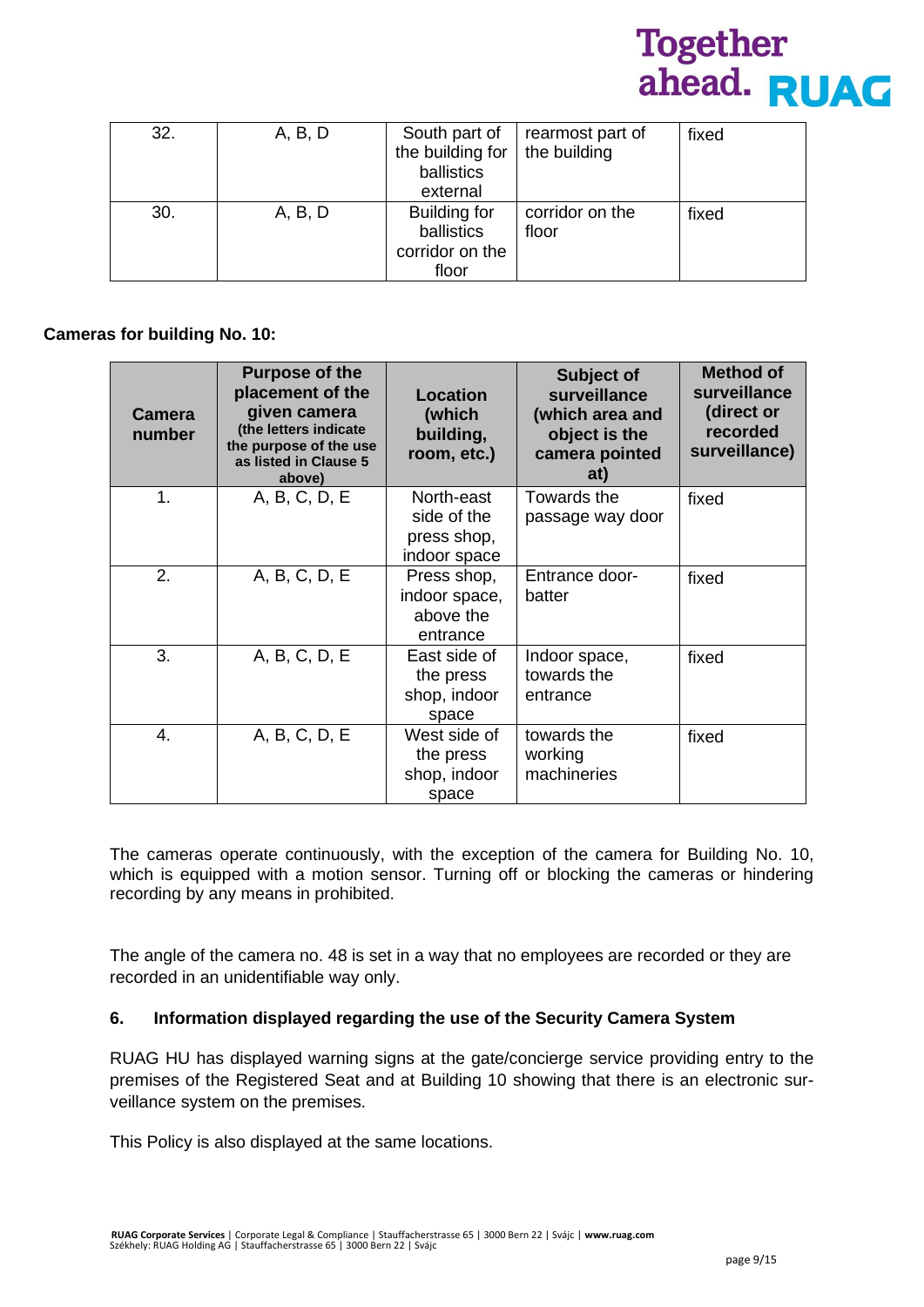### **7. Categories and sources of personal data obtained from the Security Camera System and processed during the operation of the Access Control System**

*7.1 The following personal data may be processed during the operation of the Security Camera System:* 

Face and image of Employees and Other Data Subjects, as well as video recordings obtained from the Security Camera System.

- *7.2 The following personal data may be processed during the operation of the Access Control System:*
- name of persons entering;
- place and date of birth;
- time of entry and exit;
- registration plate number and model of vehicle used;
- number of personal document showed for the purpose of identification;
- if the above document was not issued by a Hungarian authority, the name of the country of issue;
- purpose of the visit;
- the target area visited;
- type of authorisation for entry (permanent/daily).

### **8. Purpose of use of the footage from the Security Camera System and the personal data processed during the operation of the Access Control System**

Footage from the Security Camera System and the personal data processed during the operation of the Access Control System may only be used for the purpose of identifying or investigating events corresponding to the specific purpose of processing as specified in Section 4 above (e.g. breaches), or for the enforcement of related claims.

### **9. Legal basis for data processing**

The legal basis for data processing in the case of both Employees and Other Data Subjects is the legitimate interest of RUAG HU (Article 6 (1) f) of the GDPR). RUAG HU has a **legitimate interest** in protecting the physical integrity of buildings, assets, materials and persons, protecting information and business secrets, and in detecting and preventing breaches. RUAG HU has supported this legitimate interest, as a legal basis, with a legitimate interest balancing test.

Together<br>ahead. RUAC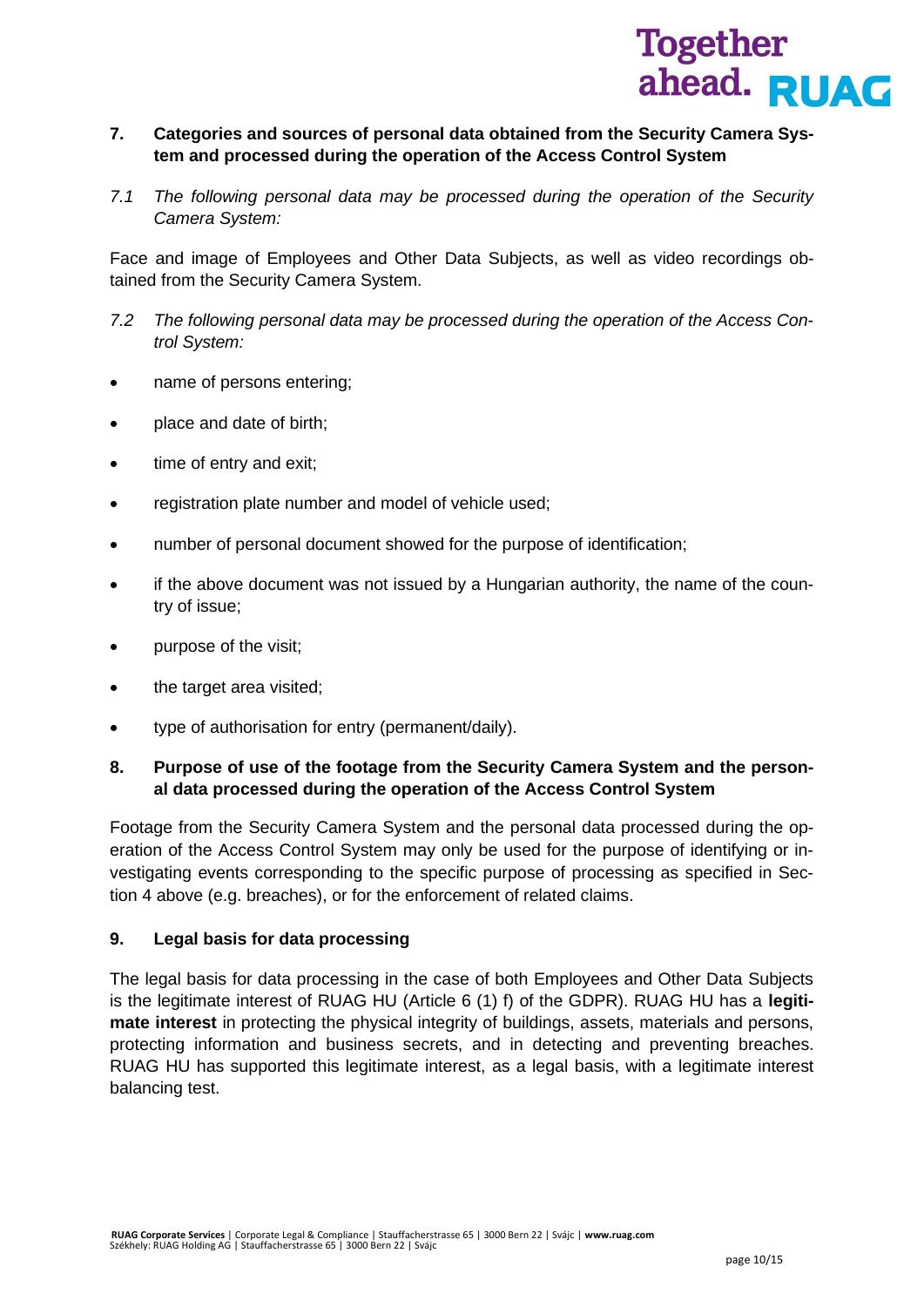

### **10. Who has access to footage from the Security Camera System and the personal data processed during the operation of the Access Control System?**

- 10.1 *Footage from the Security Camera System* may be accessed by the following persons, for the purposes and with the frequency specified below:
- (a) Within RUAG HU:

| <b>Division/department staff</b><br>(position within RUAG HU)                  | Specific purpose of view-<br>ing footages                                                                                                                                                                       | <b>Frequency of viewing</b><br>footages |
|--------------------------------------------------------------------------------|-----------------------------------------------------------------------------------------------------------------------------------------------------------------------------------------------------------------|-----------------------------------------|
| Managing Director, senior<br>executive of the relevant<br>function, HR Manager | Investigation of the suspect-<br>ed breach or criminal of-<br>fence, or any other unlawful<br>acts or omissions<br>Investigation of workplace<br>accidents                                                      | on an ad-hoc basis                      |
| Authorised IT staff member                                                     | repair/maintenance<br>On-site<br>of the Security Camera Sys-<br>tem                                                                                                                                             | on an ad-hoc basis                      |
| members of the armed se-<br>curity guard service                               | Investigation of the suspect-<br>ed breach or criminal of-<br>fence, or any other unlawful<br>acts or omissions, preven-<br>tion of breach or criminal of-<br>fence, or any other unlawful<br>acts or omissions | on an ad-hoc basis                      |

### (b) Outside of RUAG HU:

| <b>Persons authorised to</b><br>view footages<br>(insert position)                                         | Specific purpose of view-<br>ing footages                  | <b>Frequency of viewing</b><br>footages |
|------------------------------------------------------------------------------------------------------------|------------------------------------------------------------|-----------------------------------------|
| <b>RUAG</b><br>GmbH<br>Ammotec<br>(90765)<br>Kronacher<br>Fürth,<br>Straße 63, Germany) IT De-<br>partment | Maintenance of the server of<br>the Security Camera System | on an ad-hoc basis                      |

Repairing the Security Camera System is the responsibility of "Falcon 90" Biztonságtechnikai Szerelő és Szolgáltató Bt. However, the company has no access to footages, including personal data, during the performance of their responsibilities.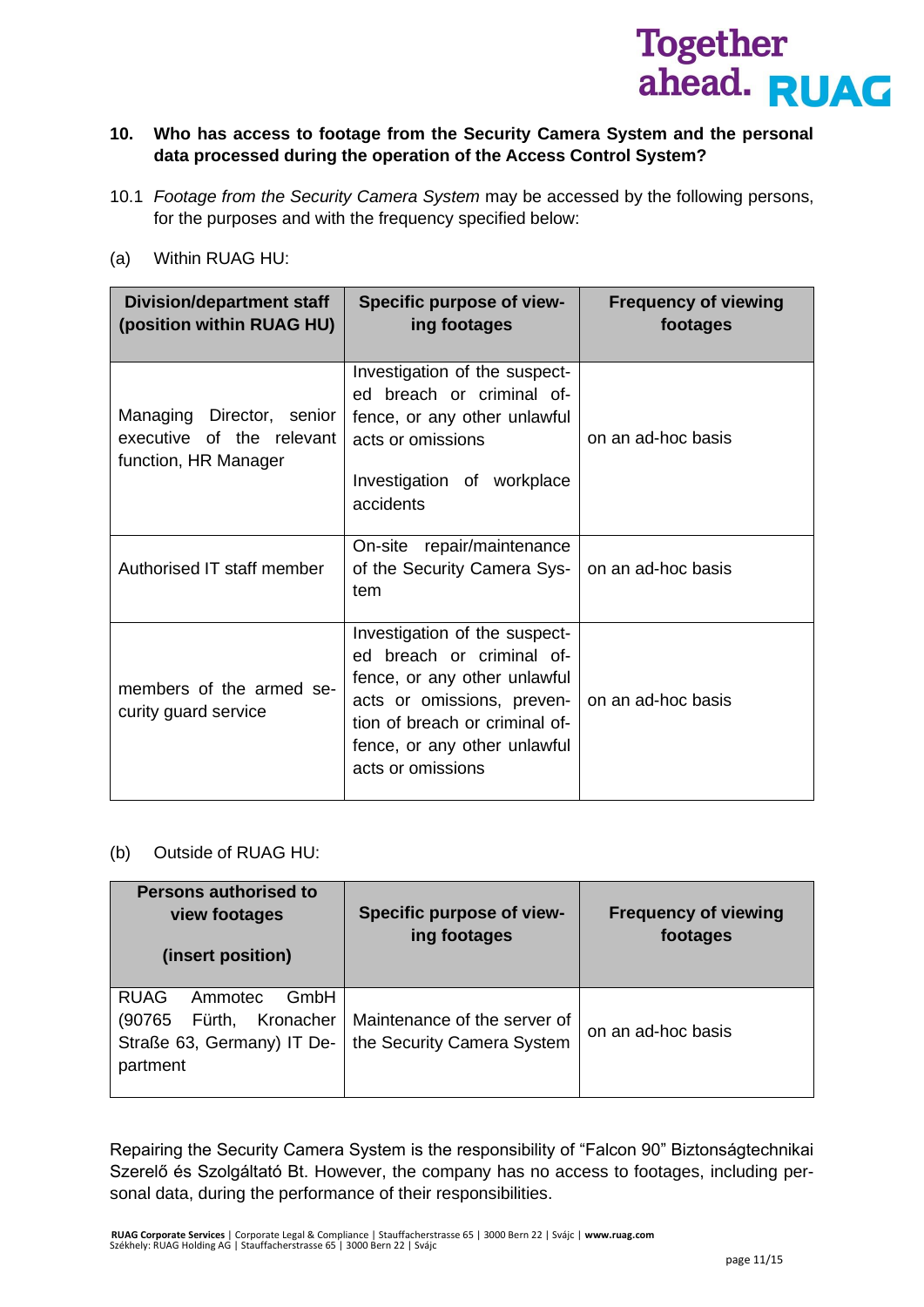

10.2 The following persons may access *personal data processed during the operation of the Access Control System*:

| <b>Division/department</b><br>(position<br>within<br>staff<br><b>RUAG HU)</b> | personal data they<br>The<br>have access to | <b>Operations they perform</b> |
|-------------------------------------------------------------------------------|---------------------------------------------|--------------------------------|
| members of the armed<br>security guard service                                | All data specified in Section<br>7.2        | Comprehensive processing       |
| Managing Director, HR<br>Manager                                              | All data specified in Section<br>7.2        | Access, storage, transfer, use |

### **11. Transmission of footage from the Security Camera System and the Access Control System**

Footages from the Security Camera System and the personal data processed during the operation of the Access Control System may be transmitted/made available to the following further categories of recipients:

- As required by law, footages may be transmitted to the persons, bodies, courts or authorities specified in this document, in compliance with their statutory obligations. Furthermore, footages may also be transmitted or made available upon request by the courts or the authorities.
- Footages may be transmitted to third parties, bodies, courts or authorities if required for the enforcement of the rights, ownership or security of RUAG HU or the RUAG Group, their employees or their members.

### **12. Duration, place and method of the storage of footages from the Security Camera System and personal data processed during the operation of the Access Control System**

12.1 Footage from the Security Camera System is stored electronically, on a separate server. Any footage not used will be erased after 60 days from recording, in line with Section 9/A (3) b) of the Act on Armed Security Guard Services.

In the event of use of the personal data by RUAG HU, footages will be erased no later than within 10 business days of the final completion of the claims enforcement procedure for which they were used. If no claims are enforced in relation to the use of personal data, personal data are erased no later than within 10 business days from the end of the limitation period of the legal claim providing grounds for the use thereof.

If the footages are not used by RUAG HU, but a person as specified in Section 9/A (4) of the Act on Armed Security Guard Services (whose rights or legitimate interest are affected by the footage), or a court, the prosecutor's office, an authority or a body makes a request within 60 days from the date of recording to RUAG HU not to destroy said footages, RUAG HU will erase such footages after 30 days from the submission of such request if the footages have not been used. Use means that the person concerned or the court or the authority requests the release of the footages pursuant to the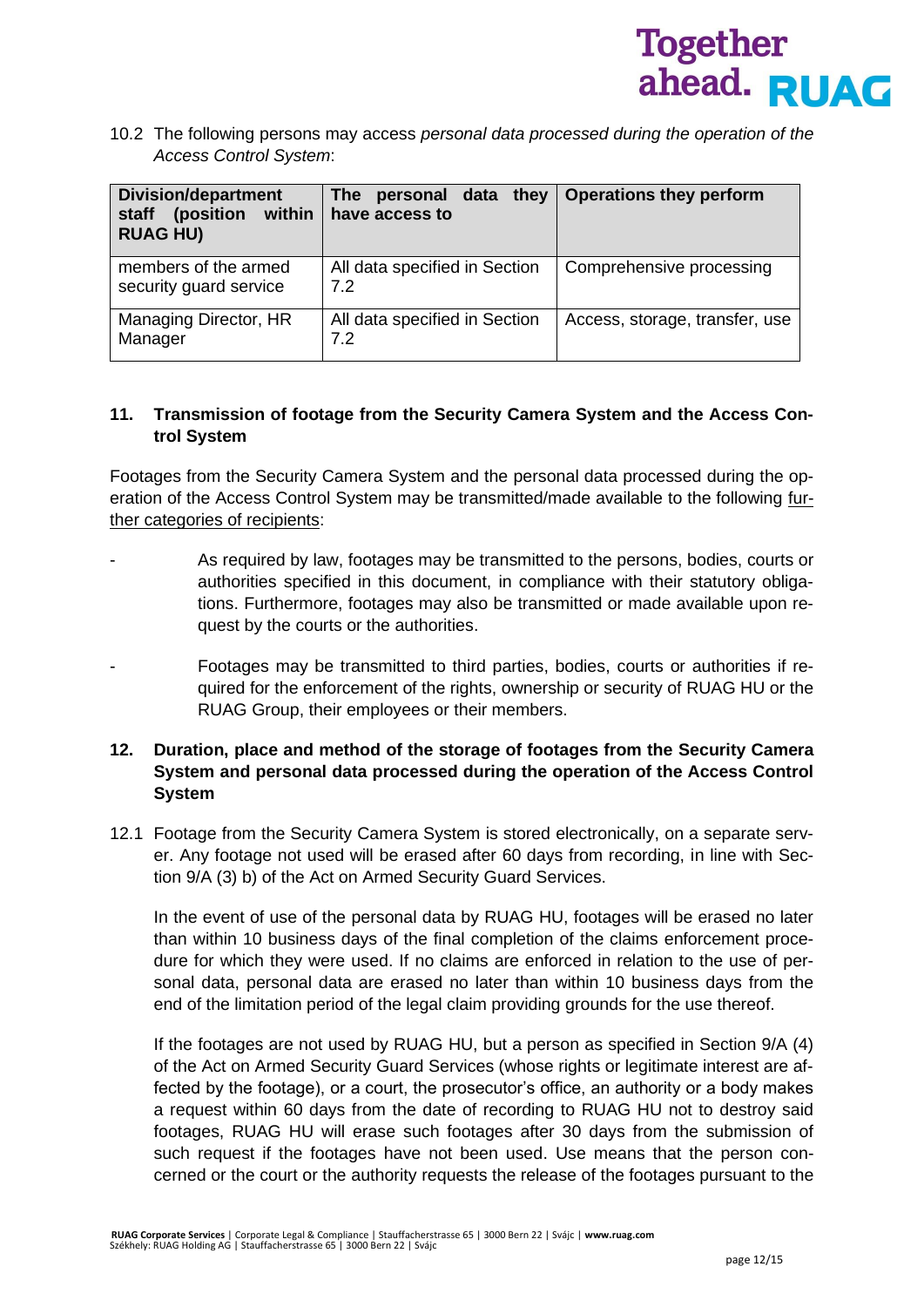provisions of the Act on Armed Security Guard Services. If the footages are used within 30 days of the submission of the blocking request, they will be promptly erased.

12.2 Personal data processed during the operation of the Access Control System can be stored electronically or in hard copy format, depending on the number of the persons entering the Registered Seat at the same time. Any such personal data not used will be erased on the 31st days from recording, in line with Section 9/B (6) of the Act on Armed Security Guard Services.

In the event of use of the personal data by RUAG HU, they will be erased no later than within 10 business days from the final closure of the claims enforcement procedure for which they were used. If no claims are enforced in relation to the use of personal data, personal data are erased no later than within 10 business days from the end of the limitation period of the legal claim providing grounds for the use thereof.

If the personal data are not used by RUAG HU, but a person as specified in Section 9/B (4) of the Act on Armed Security Guard Services (whose rights or legitimate interest are affected by the footage) or a court, the prosecutor's office, an authority or a body makes a request within 30 days from the date of recording to RUAG HU not to erase said personal data, RUAG HU will erase such personal data on the 31st days of the submission of such request, if they have not been used. Use means that the person concerned or the court or the authority requests the release of the footages pursuant to the provisions of the Act on Armed Security Guard Services. If the personal data are used after submission of the blocking request, the footages will be promptly erased.

### **13. Data security measures relating to the footages and the personal data processed during the operation of the Access Control System**

The data from the Security Camera System may only be accessed by persons granted authorisation under this Policy, and after the expiration of the storage period, unused data from the Security Camera System will be automatically erased (overwritten).

Personal data processed during the operation of the Access Control System may only be processed by persons granted authorisation under this Policy. The documents in paper format are stored separately.

The personal data are stored in a protected computer network which is protected by armed security guard service.

### **14. Transfer of personal data to third countries**

No data transfer takes place to third country recipients in relation to the use of the Security Camera System or the personal data processed during the operation of the Access Control System.

### **15. Automated decision-making, including profiling**

No decision based solely on automated processing will be made in relation to personal data processed during the use of the Security Camera System or the operation of the Access Control System.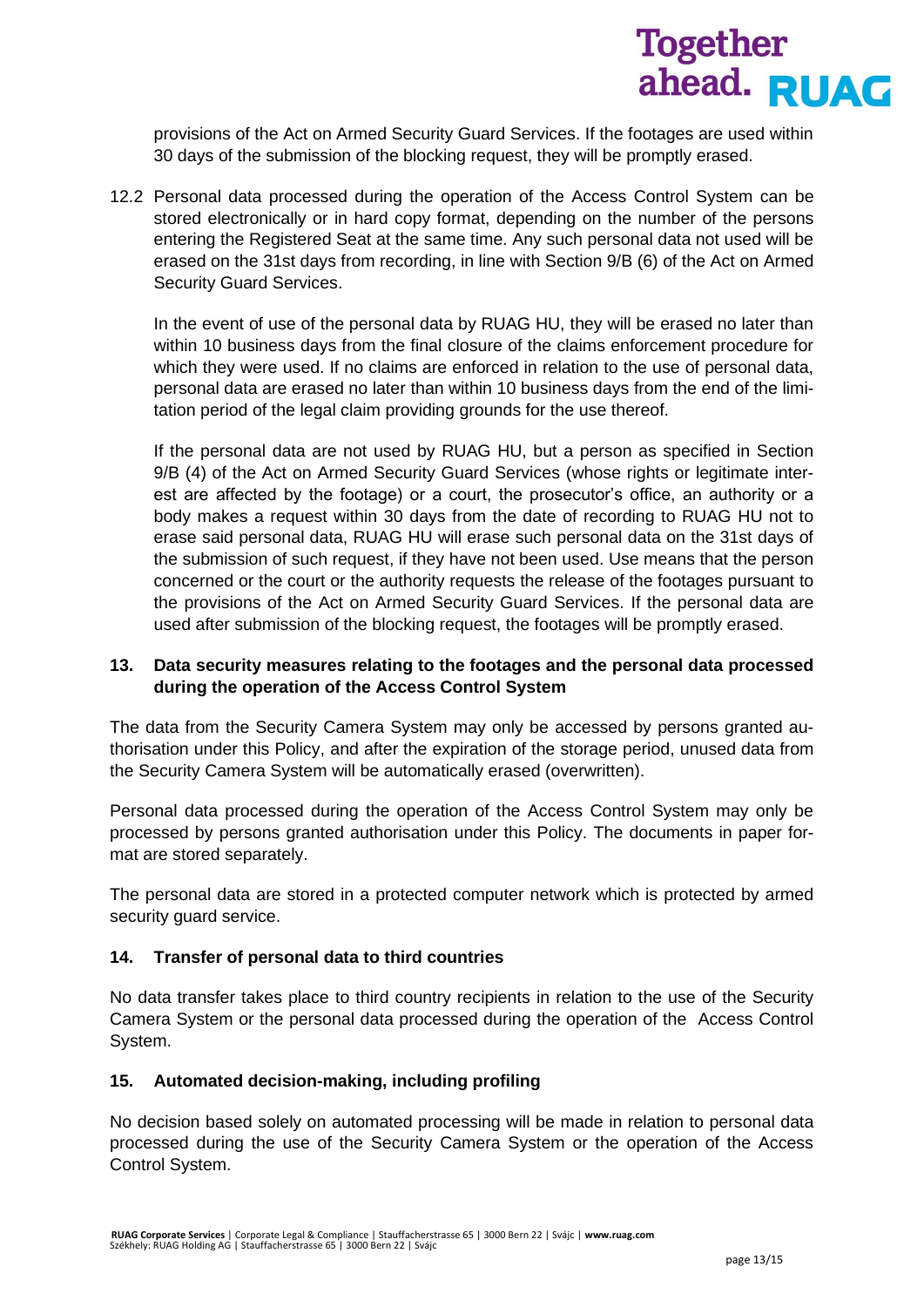### **Together** ahead. RUAG

### **16. Consequences of failure to provide data**

The legal basis for data processing related to the operation of the Security Camera System and the Access Control System is the legitimate interest of RUAG HU. If the Data Subject objects to processing, RUAG HU – in the event the objection is raised by an employee – will not be in a position to establish an employment relationship or maintain the existing employment relationship given that said Employee will not be able to enter the premises of the Registered Seat and thus will not be able to perform their work-related obligations, and RUAG HU cannot make an exemption concerning its legitimate interest in property protection. If Other Data Subjects object to processing, RUAG HU will not be in a position to allow them entry to the premises of the Registered Seat and RUAG HU cannot make an exemption concerning its legitimate interest in property protection.

### **Rights of Employees and Other Data Subjects**

They may request from RUAG HU

- a) **access to their personal data** (Article 15 of the GDPR). In this regard, they are entitled to obtain information as to whether or not personal data concerning them are being processed, and, where that is the case, access the personal data (including obtaining copies) and information relevant from a data protection perspective (e.g. categories of recipients, duration of storage, safeguards relating to international data transfers, etc.);
- b) **rectification of their personal data** (Article 16 of the GDPR); In this regard, they are entitled to request rectification of incorrect data or the completion of incomplete data;
- c) to request **erasure of their personal data** (Article 17 of the GDPR);
- d) to request **restriction of processing** (Article 18 of the GDPR);
- e) to request within 60 days of the making of the footages, or in the case of personal data processed during the operation of the Access Control System within 30 days of recording – that the controller not destroy or erase the data. In order to submit such a request, the Data Subject must furnish proof of their legitimate interest in the retention of the footages. In the absence of any use within 30 days of the submission of such request, the footage containing personal data will be promptly destroyed.
- The Employees and Other Data Subjects are entitled **to object to** processing that is based on the legitimate interest of RUAG HU. However, it should be noted that in the event of such objection, RUAG HU will not be in a position to establish an employment relationship or maintain the existing employment relationship or allow Other Data Subjects entry to the premises of the Registered Seat.
- The request for the exercise of the above rights may be submitted to RUAG HU using the contact details specified in Section 3 above. RUAG HU will comply with the request within the shortest time possible, but within 25 days at the latest, and notifies the relevant data subject of the measures taken or the reasons for the rejection of the request.
- **Right to lodge complaints:** Data subjects have the right to lodge complaints with the Hungarian National Authority for Data Protection and Freedom of Information (H-1125 Budapest, Szilágyi Erzsébet fasor 22/C; website: [www.naih.hu;](http://www.naih.hu/) email: [ugyfel](mailto:ugyfelszolgalat@naih.hu)[szolgalat@naih.hu;](mailto:ugyfelszolgalat@naih.hu) phone: + 36 1 391 1400). Before lodging a complaint to an authority, you are recommended to submit such complaint to RUAG HU to enable us to investigate your request first.